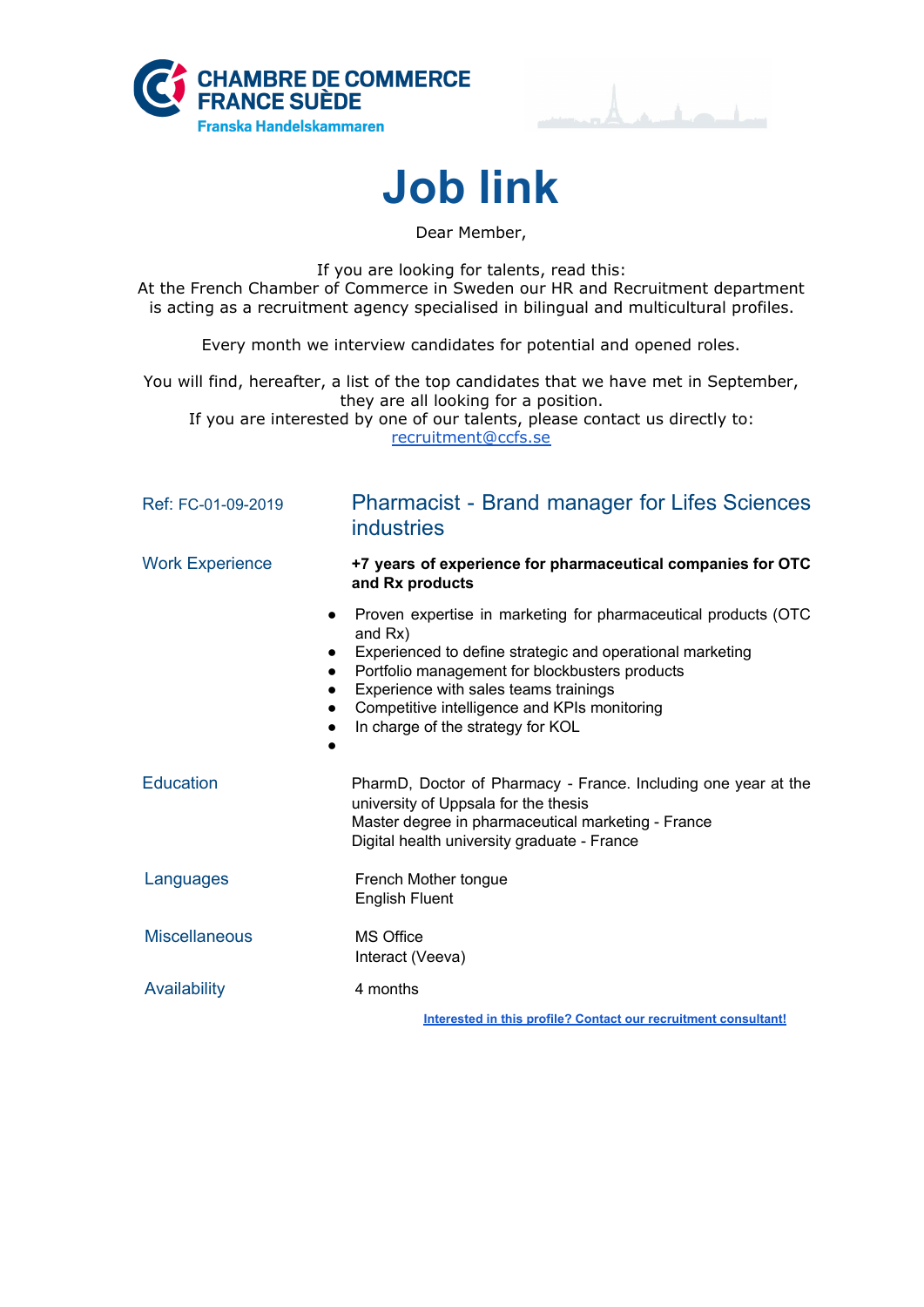



| Ref: TR-02-06-2019                                            | Strategic account manager                                                                                                                                                                                                                                                                            |
|---------------------------------------------------------------|------------------------------------------------------------------------------------------------------------------------------------------------------------------------------------------------------------------------------------------------------------------------------------------------------|
| <b>Work Experience</b>                                        | +10 years of experience in business development and<br>account management in Asia and Sweden                                                                                                                                                                                                         |
| $\bullet$<br>$\bullet$<br>$\bullet$<br>$\bullet$<br>$\bullet$ | Sound experience in sales, business development and customer<br>service<br>Project management skills<br>Experienced for export: Asia, France, Sweden<br>Managerial skills: team, budget<br>Proven adaptability within multicultural environments                                                     |
| <b>Education</b>                                              | Master degree in international business                                                                                                                                                                                                                                                              |
| Languages                                                     | French Mother tongue<br><b>English Fluent</b><br>Swedish Intermediary                                                                                                                                                                                                                                |
| <b>Miscellaneous</b>                                          | Office                                                                                                                                                                                                                                                                                               |
| Availability                                                  | Immediate                                                                                                                                                                                                                                                                                            |
|                                                               | Interested in this profile? Contact our recruitment consultant!                                                                                                                                                                                                                                      |
| Ref:JM-03-06-2019                                             | Electrical engineer for industrial automation                                                                                                                                                                                                                                                        |
| <b>Work Experience</b>                                        | +15 years of professional experience in automation and<br>teaching                                                                                                                                                                                                                                   |
| $\bullet$<br>$\bullet$<br>$\bullet$<br>$\bullet$<br>$\bullet$ | Commissioning and revamping experience for various industries:<br>Food, Chemical, smoke and water treatment<br>Industrial automation programming<br>SOPs writing<br>Installation qualification "off-on site"<br>Sound experience of teaching: electrical engineering, automatism,<br>applied physics |
| <b>Education</b>                                              | Master Degree of Electrical Engineering                                                                                                                                                                                                                                                              |
| Languages                                                     | French Mother tongue<br><b>English Fluent</b>                                                                                                                                                                                                                                                        |
| <b>Miscellaneous</b>                                          | Office, PLC programming                                                                                                                                                                                                                                                                              |
| <b>Availability</b>                                           | Immediate                                                                                                                                                                                                                                                                                            |
|                                                               | Interested in this profile? Contact our recruitment consultant!                                                                                                                                                                                                                                      |